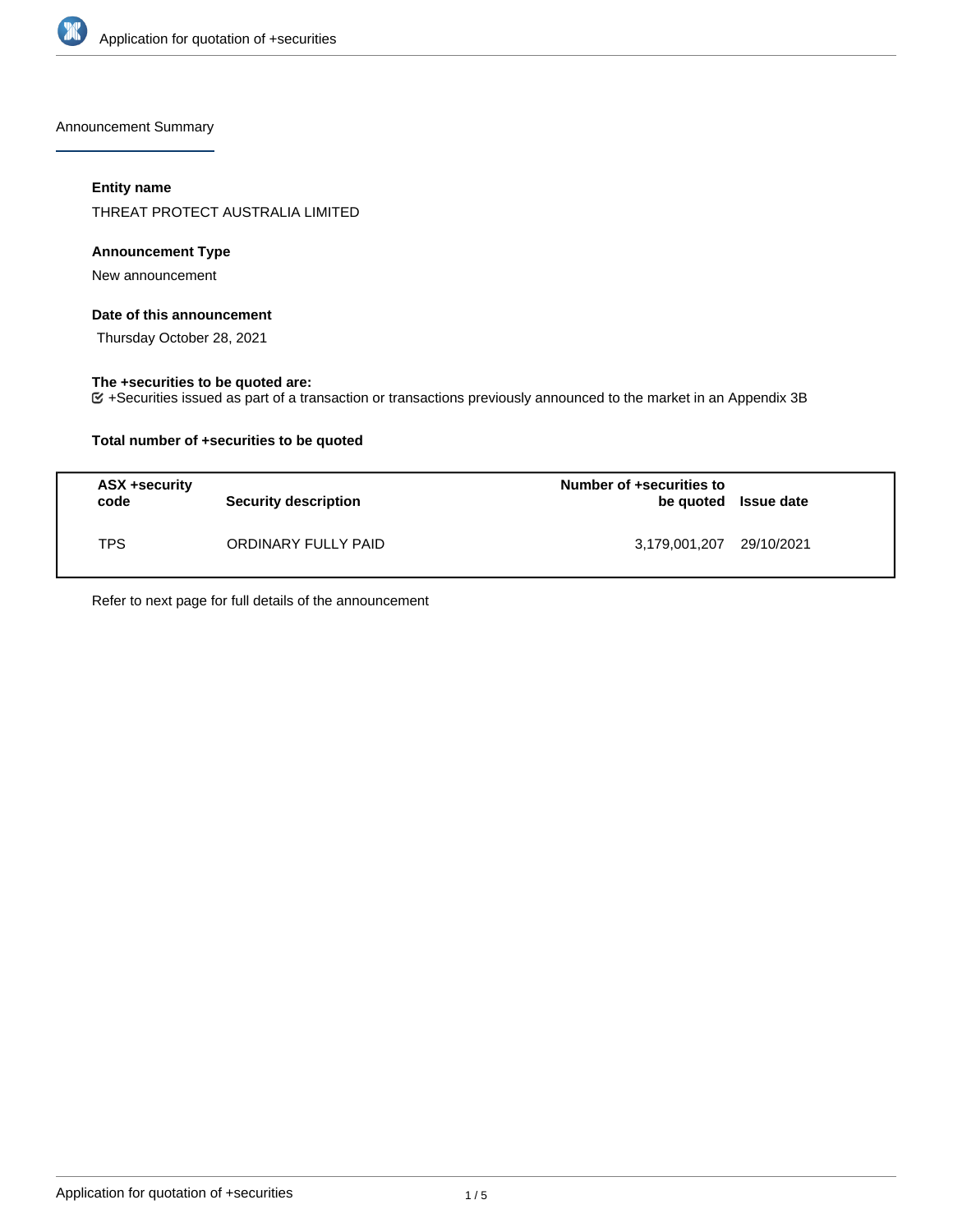

Part 1 - Entity and announcement details

## **1.1 Name of entity**

THREAT PROTECT AUSTRALIA LIMITED

We (the entity named above) apply for +quotation of the following +securities and agree to the matters set out in Appendix 2A of the ASX Listing Rules.

**1.2 Registered number type** ABN

**Registration number** 36060774227

**1.3 ASX issuer code** TPS

**1.4 The announcement is**

New announcement

### **1.5 Date of this announcement**

28/10/2021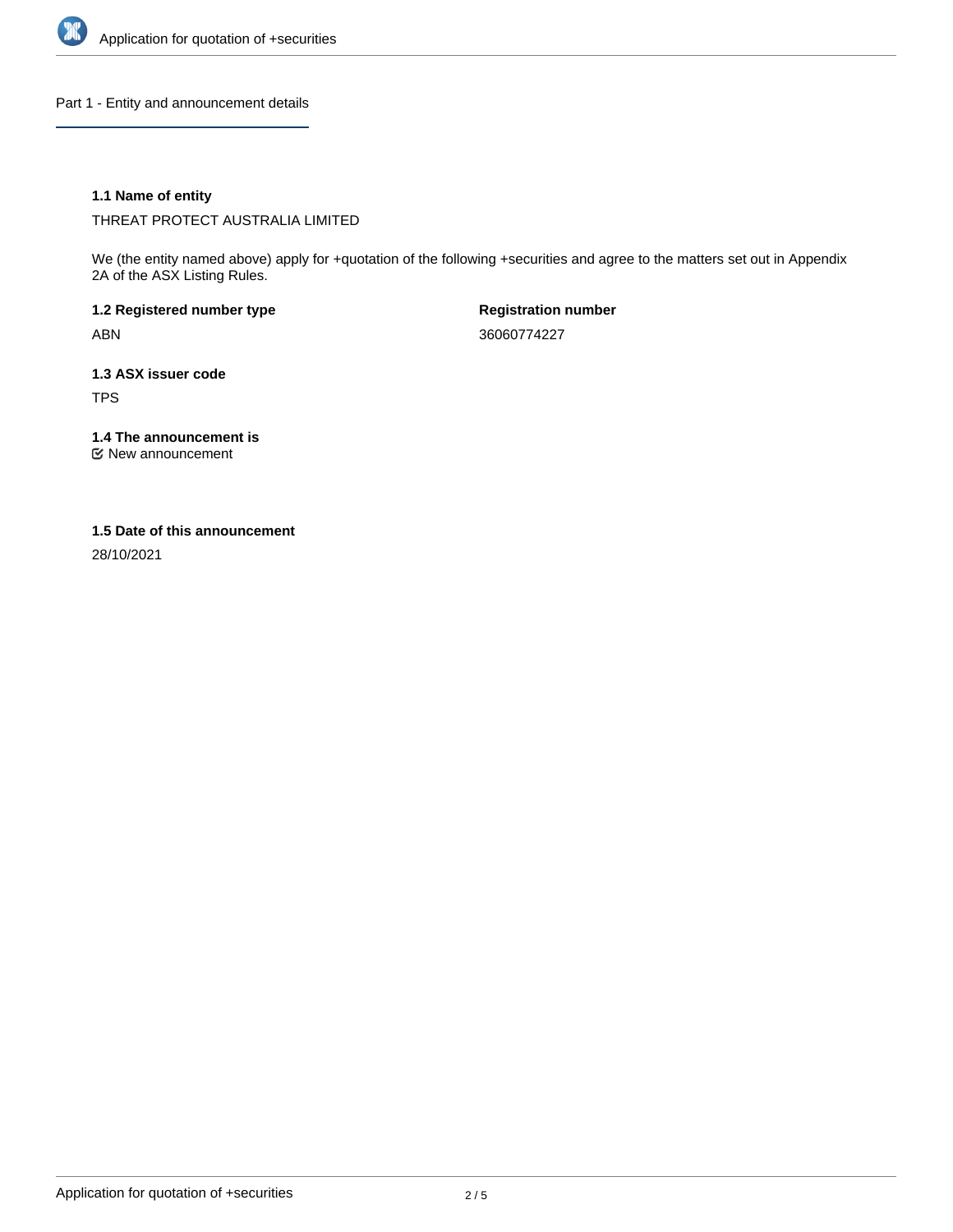

## Part 2 - Type of Issue

## **2.1 The +securities to be quoted are:**

+Securities issued as part of a transaction or transactions previously announced to the market in an Appendix 3B

#### **Previous Appendix 3B details:**

| Announcement Date and<br>Time | <b>Announcement Title</b>                   | Selected Appendix 3B to submit quotation<br>reguest |  |
|-------------------------------|---------------------------------------------|-----------------------------------------------------|--|
| 24-Sep-2021 09:59             | New - Proposed issue of securities -<br>TPS | An accelerated offer (institutional)                |  |

**2.3a.2 Are there any further issues of +securities yet to take place to complete the transaction(s) referred to in the Appendix 3B?**

No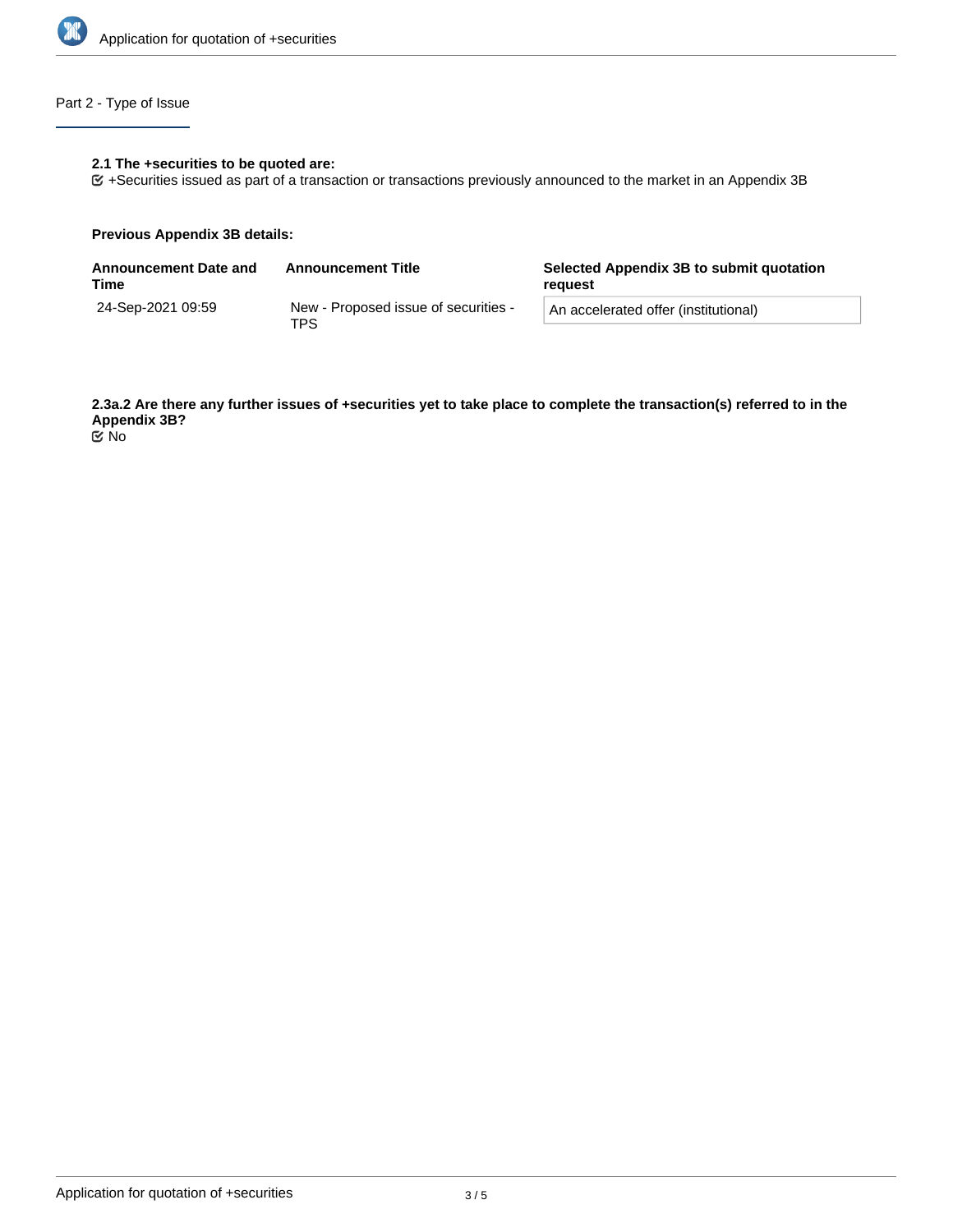

Part 3A - number and type of +securities to be quoted where issue has previously been notified to ASX in an Appendix 3B

# Institutional Securities

**ASX +security code and description** TPS : ORDINARY FULLY PAID

**Issue date** 29/10/2021

Issue details

**Number of +securities to be quoted** 3,179,001,207 **Issue currency** AUD - Australian Dollar **Issue price or consideration per +security** AUD 0.00500000 **Any other information the entity wishes to provide about the +securities to be quoted**